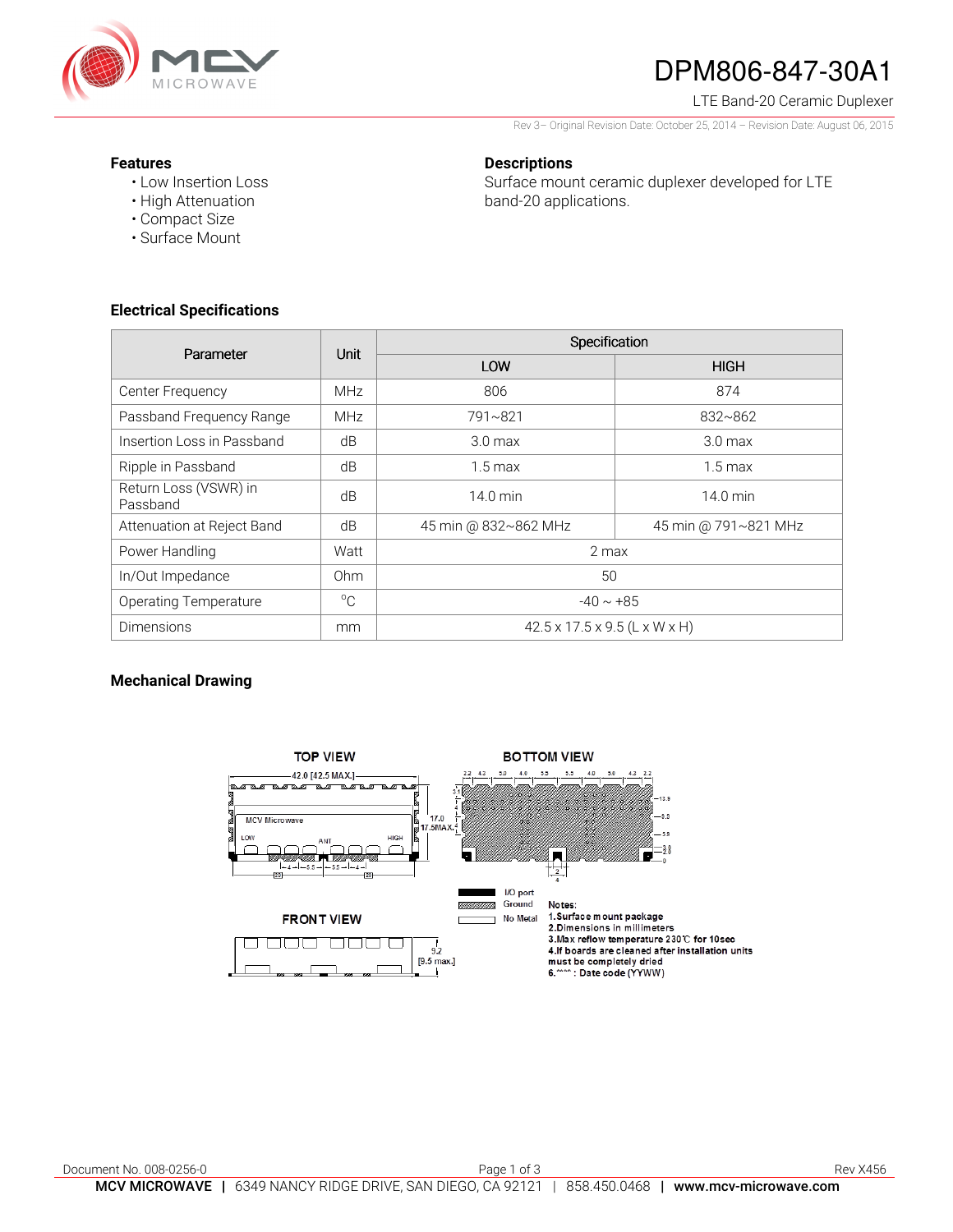

## DPM806-847-30A1

#### LTE Band-20 Ceramic Duplexer

Rev 3– Original Revision Date: October 25, 2014 – Revision Date: August 06, 2015

### **Recommended PCB Layout**



### **Electrical Response**